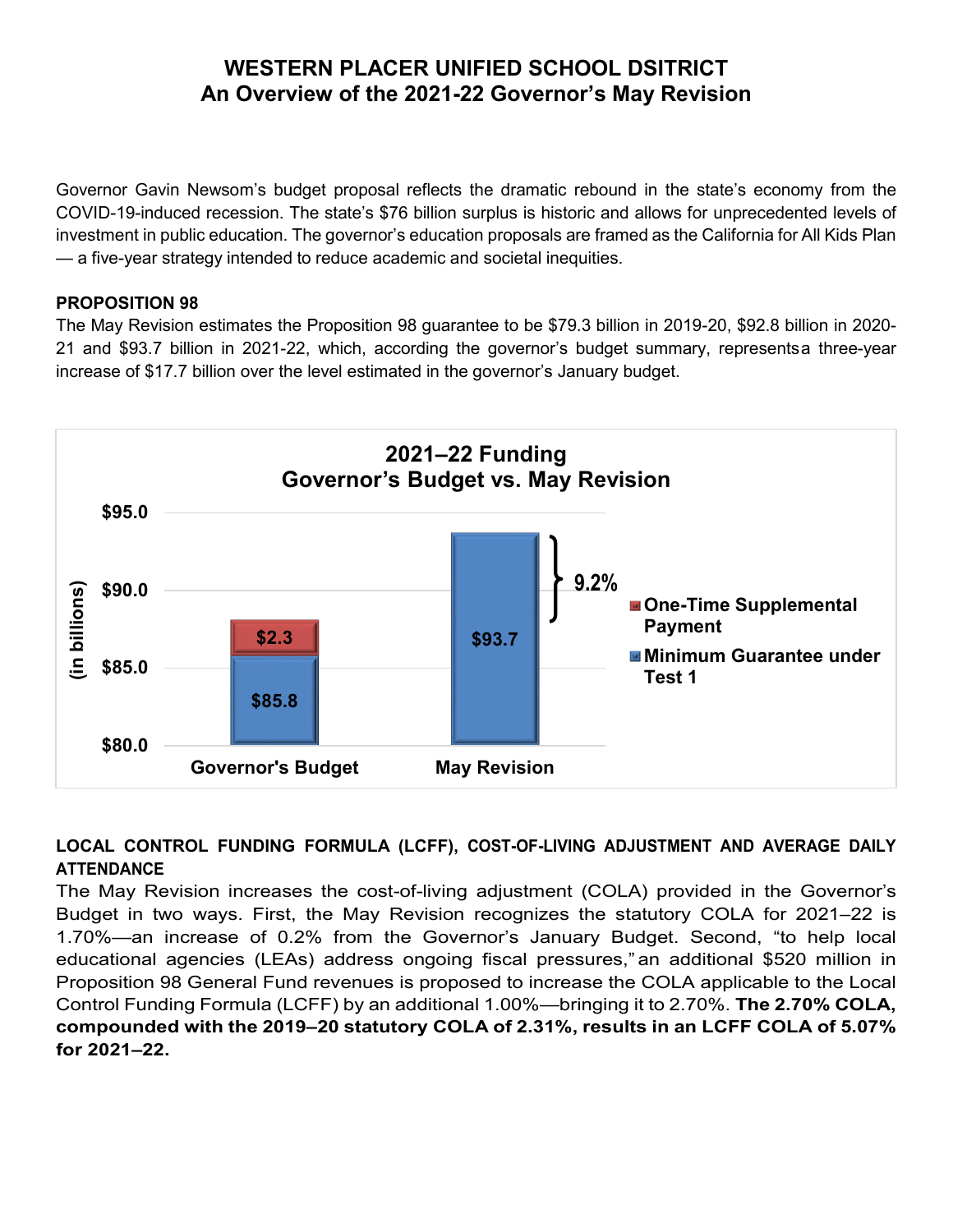Below are the COLA percentage increases for the LCFF, Special Education and other categorical programs:

| <b>COLA</b>           | Programs                                                                                                                                                                                                                                                    |  |  |  |  |
|-----------------------|-------------------------------------------------------------------------------------------------------------------------------------------------------------------------------------------------------------------------------------------------------------|--|--|--|--|
|                       |                                                                                                                                                                                                                                                             |  |  |  |  |
| 5.07% (mega)          | LCFF                                                                                                                                                                                                                                                        |  |  |  |  |
| 4.05%                 | Special education                                                                                                                                                                                                                                           |  |  |  |  |
| (compounded)          |                                                                                                                                                                                                                                                             |  |  |  |  |
| $ 1.70\%$ (statutory) | Other categorical programs—Child Nutrition, State<br>Preschool, Youth in Foster Care, Mandate Block Grant,<br>Adults in Correctional Facilities Program, American Indian<br>Education Centers, and the American Indian Early Childhood<br>Education Program |  |  |  |  |

| 2021-22 LCFF Funding Factors<br><b>Grade Span</b>  | $K-3$   | $4 - 6$ | 7–8     | $9 - 12$ |
|----------------------------------------------------|---------|---------|---------|----------|
| 2020-21 Base Grant per ADA                         | \$7,702 | \$7,818 | \$8,050 | \$9,329  |
| 5.07% Mega COLA                                    | \$390   | \$396   | \$408   | \$473    |
| 2021-22 Base Grant per ADA                         | \$8,092 | \$8,214 | \$8,458 | \$9,802  |
| <b>GSA</b>                                         | \$842   |         |         | \$255    |
| 2021–22 Adjusted Base Grant per ADA                | \$8,934 | \$8,214 | \$8,458 | \$10,057 |
| 20% Supplemental Grant per ADA<br>(Total UPP)      | \$1,787 | \$1,643 | \$1,692 | \$2,011  |
| 50% Concentration Grant per ADA<br>(UPP Above 55%) | \$4,467 | \$4,107 | \$4,229 | \$5,029  |

• **For WPUSD, the increase in the 2021-22 proposed COLA from 3.84% (January 2021) to 5.07% (May 2021) increases LCFF base funding by \$746,000 and \$54,000 in Supplemental funding.**

#### **VIRTUAL LEARNING**

The proposal assumes a return to full-time, in-person instruction for the 2021-22 school year as the default for all students and schools. It allows for independent study to be the only allowable virtual option for students and families. The May Revision proposes a series of changes to the state's existing traditional and course based independent study programs, including requirements to: (1) provide access to technology, internet connectivity, and a dedicated and rigorous curriculum; (2) develop and implement a framework of tiered re-engagement strategies for students; and (3) track and record daily student participation and interaction with teachers.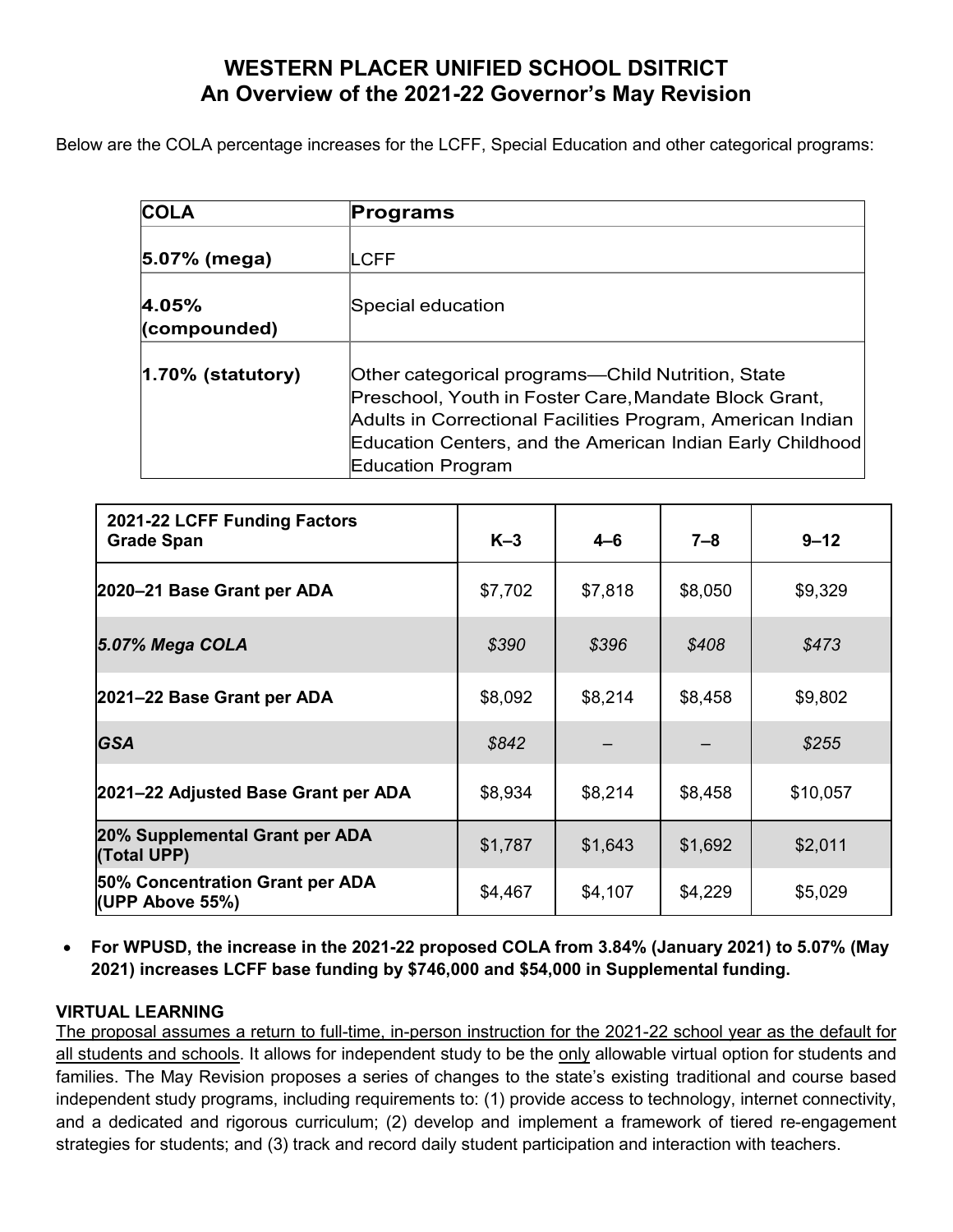#### **UNIVERSAL TRANSITIONAL KINDERGARTEN**

The May Revision proposes \$900 million to begin implementing universal access (all four-year-olds) to transitional kindergarten (TK) in 2022-23. By 2024-25, the funding will increase to \$2.7 billion, which will be supported by shifting the amount from the state's general fund to the Proposition 98 guarantee.

**Expand TK eligibility for fouryear-olds whose fifth birthday occurs between September 2 and March 2**

# **2022–23 2023–24 2024–25**

**Expand TK eligibility to four-year-olds whose fifth birthday occurs between September 2 and June 2**

**Expand TK eligibility to fouryear-olds whose fifth birthday occurs between September 2 and September 1 of the following calendar year**

#### **EXPANDED LEARNING**

The revised budget proposes \$1 billion in 2021-22 to begin funding a five-year plan to provide expanded-day, full-year instruction and enrichment for all elementary school students in LEAs with the highest concentrations of low-income students, English learners and foster youth. By 2025-26, the programs will be fully implemented with \$5 billion, and these students would have access to no-cost after school and summer programs.

#### **COMMUNITY SCHOOLS**

The May Revision proposes \$3 billion in one-time Prop. 98 funds, available over several years, to further expand the implementation and use of the community school model. This level of proposed funding would support grants for up to 1,400 LEAs to convert school campuses into full-service community schools.

#### **MENTAL HEALTH**

The governor proposes \$4 billion over five years to identify and treat behavioral health issues for youth up to age 25. Additionally, the Mental Health Services Act Partnership Grant Program includes \$30 million one-time Mental Health Services Fund for the Mental Health Student Services Act partnership grants.

#### **REDUCING STUDENT TO STAFF RATIOS**

The May Revision proposes an ongoing increase of \$1.1 billion, that will be allocated to eligible LEAs by increasing the LCFF concentration grant add-on from 50 percent to 65 percent, to fund staffing increases on school campuses. These funds would have to be used to hire certificated or classified employees in order to decrease student to staff ratios, which would have to be demonstrated through the local control accountability plan (LCAP).

• **WPUSD does not receive LCFF concentration grant funds**

#### **EDUCATOR PREPARATION, RETENTION AND TRAINING**

The budget proposes \$3.3 billion for educator workforce preparation, retention and training. Among the numerous proposals, the May Revision includes grant programs that would support teachers working in priority schools in high-needs subject areas, support classified school staff pursuing teaching credentials, waive credential fees, and provide high-quality professional learning for administrators and other school leaders.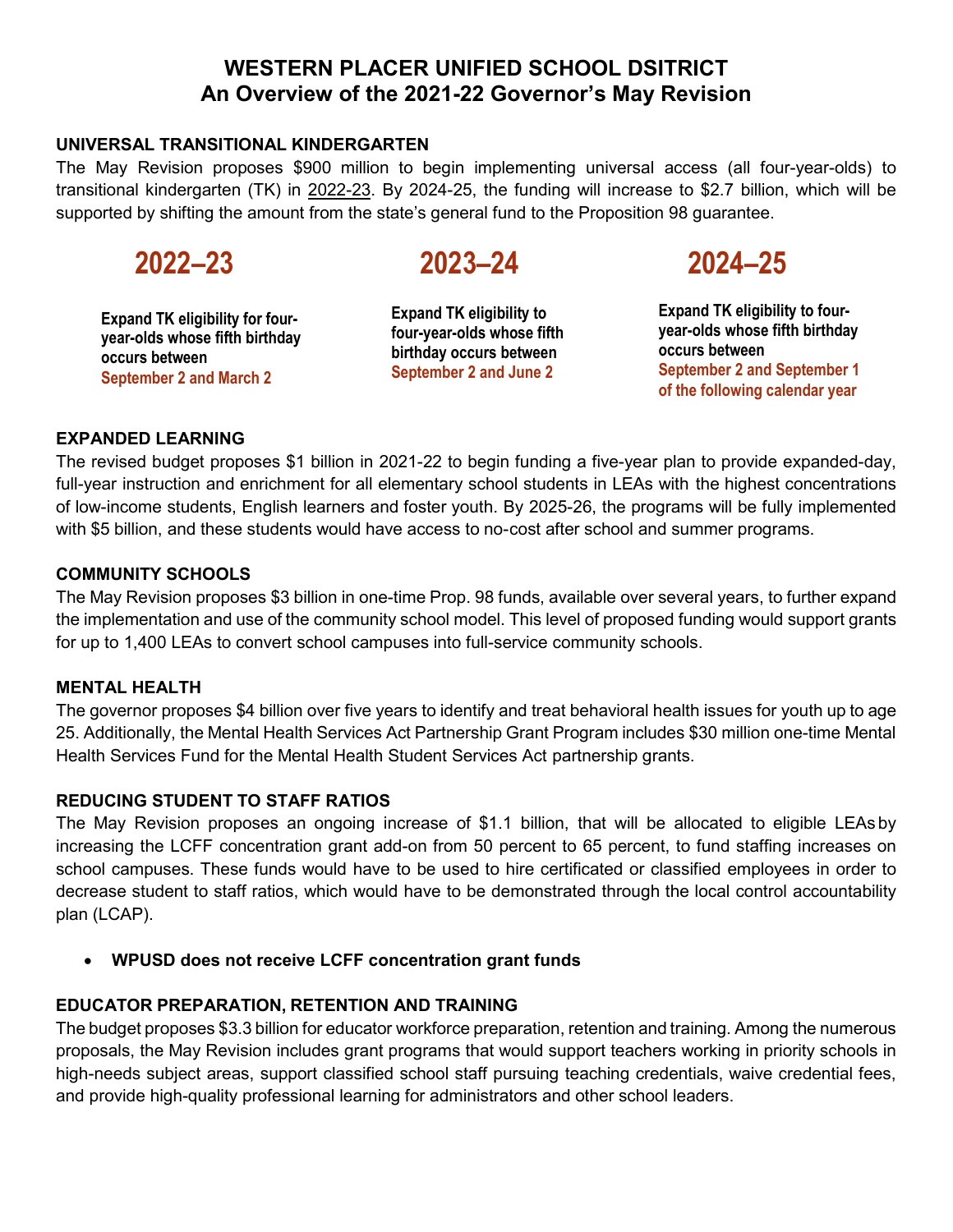#### **ACCELERATED LEARNING**

The May Revision proposes \$2.6 billion in one-time funding (federal and Prop. 98) to provide interventions for students, including intensive tutoring.

#### **REOPENING SCHOOLS**

The May Revision proposes \$2 billion one-time Prop. 98 funds to fund health and safety activities,including testing and vaccine initiatives, enhanced cleaning, personal protective equipment, and improved ventilation.

#### **K-12 CATEGORICALS**

The governor proposes a 1.7 percent cost-of-living adjustment for categorical programs that remainoutside of the LCFF and Special Education, including Adult Education, Child Nutrition and State Preschool.

• **For WPUSD, the increase in the 2021-22 proposed COLA from 1.5% (January 2021) to 1.7% (May 2021) increases State Child Nutrition and Mandate Block Grant funding by less than \$1,000**

#### **DEFERRALS**

The budget includes a proposal to pay off the full K-12 deferral in 2019-20 and \$8.4 billion of the K-12deferral in 2020-21. The amount represents an increased pay down amount of \$1.1 billion than what was proposed by the Governor in January. The deferral schedule for February to May 2021 will remain but are one-time and will be repaid on the existing schedule (August to November 2021). Thiswould leave a \$2.6 billion ongoing June to July deferral.

• **For WPUSD, no significant effect on district's 2021-22 cash flow.**

#### **BROADBAND**

The May Revision proposes, using a combination of federal American Rescue Plan Act funds and statefunds, a \$7 billion investment over three years as part of a plan to expand broadband infrastructure, affordability and access to all Californians.

#### **CAREER TECHNICAL EDUCATION**

The governor proposes \$86.4 million one-time Prop. 98 funds for career technical education regionaloccupational centers or programs (ROCPs) operated by a joint powers authority to address costs associated with the COVID-19 pandemic.

#### **SPECIAL EDUCATION**

The proposal includes \$117.7 billion in Prop. 98 to provide a 4.05 percent COLA for state special education. It also includes \$277.7 million from IDEA to LEAs to increase general special education resources and \$15 million in one-time IDEA funds to provide technical assistance and support to LEAs.

• **For WPUSD, the increase in the 2021-22 proposed COLA from 1.5% (January 2021) to 4.05% (May 2021) increases special education funding by 75,000.**